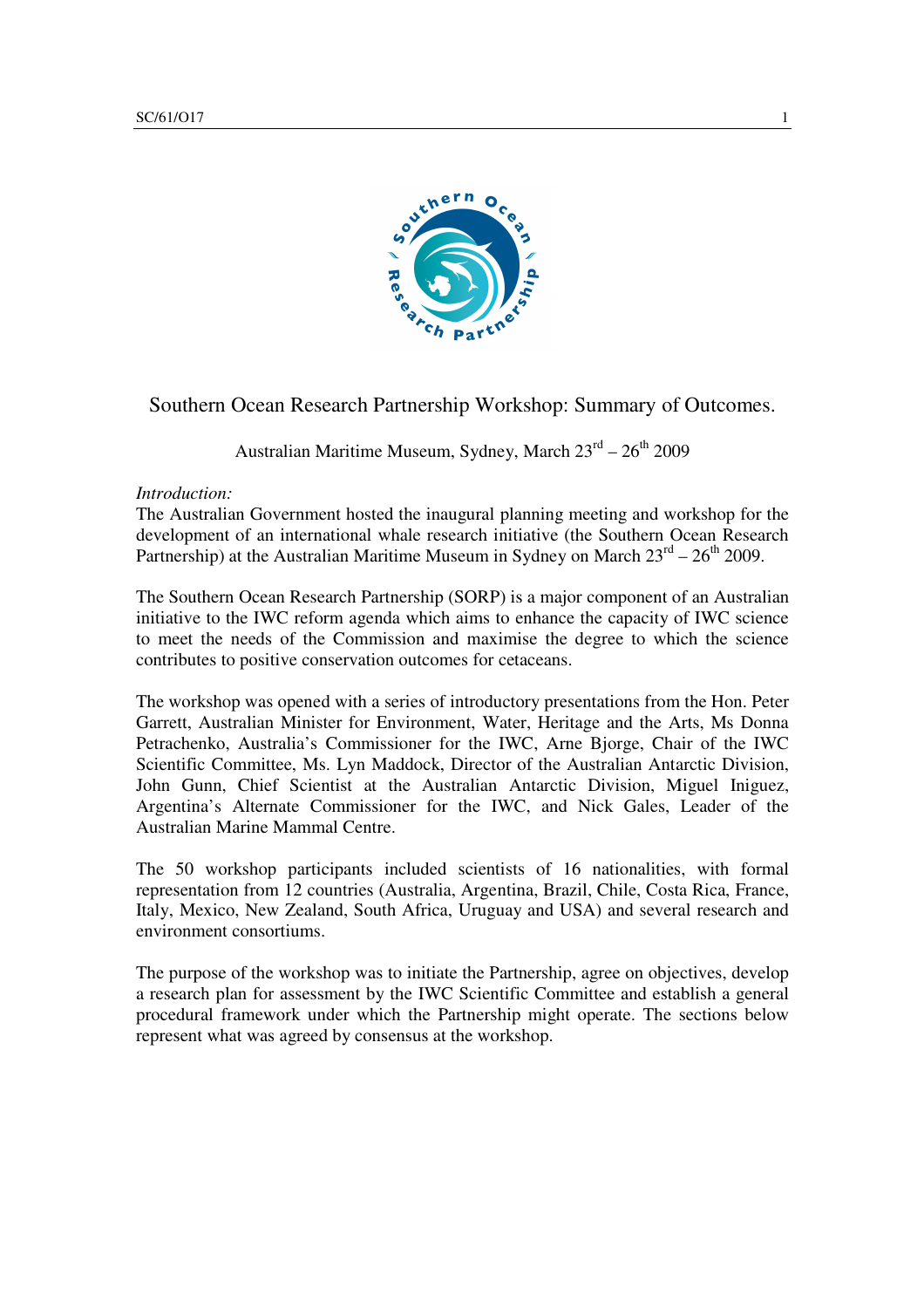#### *Objectives:*

The Southern Ocean Research Partnership is an integrated, collaborative, non-lethal whale research consortium that aims to **maximise conservation outcomes of Southern Ocean whales through an understanding of the status, health, dynamics and environmental linkages of their populations and the threats they face**.

SORP will include participation and collaborations which are global and will be open to all nations and research organisations who wish to contribute to the SORP objectives. These partners will be essential in delivering the outcomes from the SORP. SORP partners intend to achieve this objective through:

- A strong commitment to the development of novel, powerful non-lethal technologies, important ecological theory, and analyses;
- focusing their collective research and funding efforts on projects that link most directly to priority conservation needs and for which a collaborative approach maximises research outcomes and funding efficiencies;
- maintaining an integrated and responsive relationship with the IWC Scientific Committee and its determined priorities;
- establishing strategic linkages with other relevant international research efforts; and,
- communicating the rationale for the research, its outcomes and threats to the conservation status of Southern Ocean whales.

## *Species and area focus:*

The primary focus of the SORP is the large whale species managed by the IWC. These include the humpback whale, blue whale (both Antarctic and pygmy forms), fin whale, Antarctic minke whale, sei whale, southern right whale and sperm whale. Killer whales are also included within the core focus of SORP as they are numerous and likely to be an important component of the Southern Ocean cetacean community. The group recognised that sei whales remain very poorly understood in the region and their lower latitude distribution makes them generally more difficult to study that the other species. Studies of feeding ecology of sperm whales are also challenging because of a lack of understanding of the ecology of their prey. For these reasons, sperm and sei whales are under represented in the research plan at this stage. If and when research methods are developed that facilitate research initiatives on these species, such initiatives are likely to be included in SORP. The Southern Ocean will be the regional focus of the partnership, but relevant research efforts will also include associated migratory corridors and breeding grounds.

#### *SORP Themes:*

In order provide direction to the development of SORP research projects, two overarching themes for the SORP were agreed (listed below). Candidate research proposals for assessment and potential inclusion with the SORP will be developed against these themes. Some research questions that fit within the themes are listed below. These questions, and the research projects that are developed from them, are not intended to be independent; rather they will form part of an integrated approach towards understanding the role of whales within the Southern Ocean ecosystem and will link to other large scale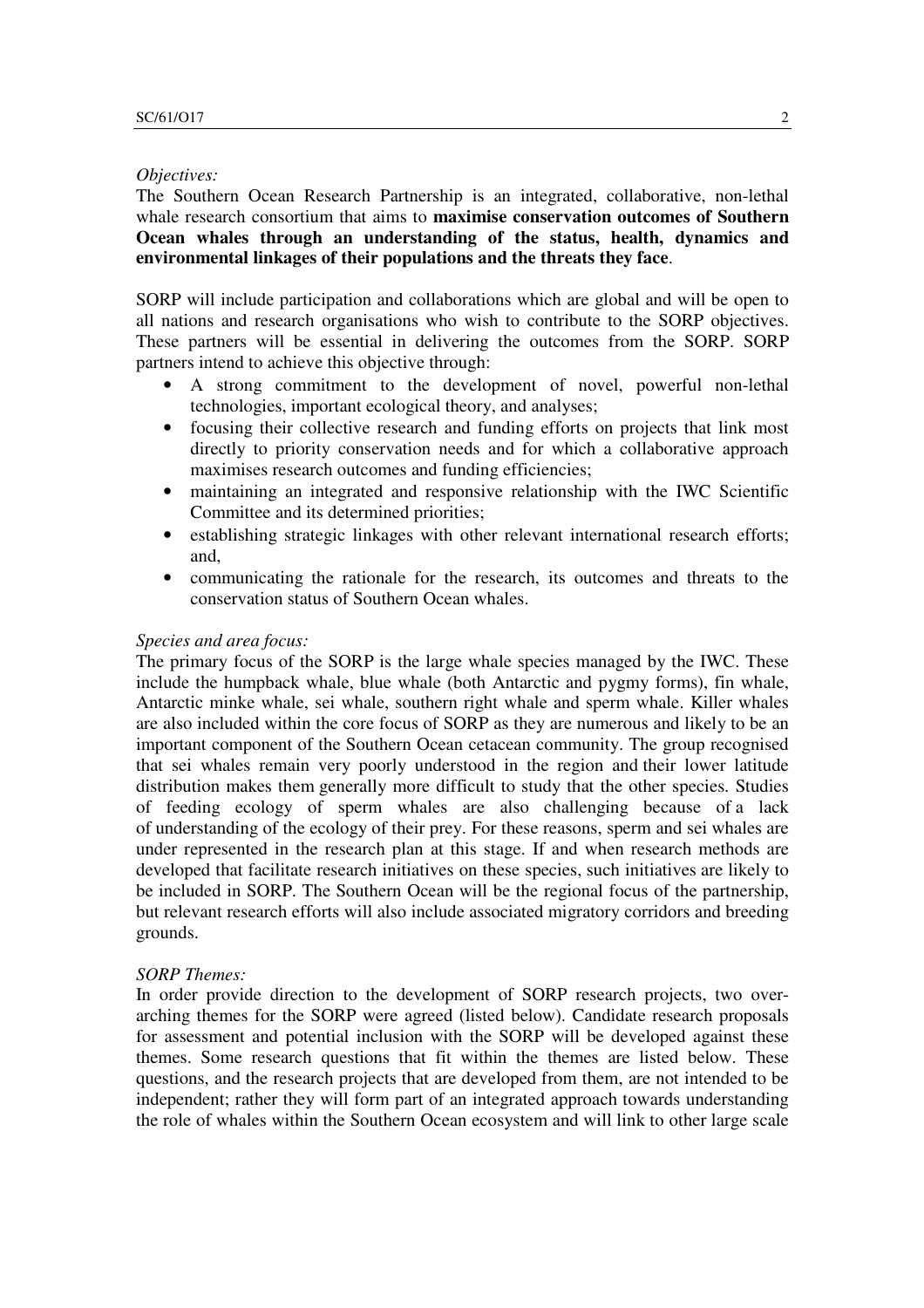research programs. This list does not include all questions and projects discussed at the workshop, but rather represents a summary of the core questions identified by the group. A more complete account of the discussions will be provided in the workshop report.

• **Post-exploitation whale population structure, health and status.** 

Work under this program will focus on developing an improved understanding of how whale populations have recovered since the cessation of commercial whaling. It will include a strategic and focused continuation and augmentation of valuable, long-term data series (such as some of those for humpback whales and southern right whales), initiate new focused data series, and address important current unknowns such as how endangered fin whales (the mainstay of industrial whaling) have responded to protection.

- o *How are populations of whales that feed in the Southern Ocean structured into identifiable breeding groups, and how are these breeding groups defined in time and space?* (Continue the relatively advanced work on humpback and southern right whales, and develop the currently poor understanding for other species. Major focus on coordinated collection of biopsies, as well as strategic tagging studies to monitor movement).
- o *How well have the species that were most heavily hunted during the industrial whaling era (fin and Antarctic blue whales) recovered?* (The focus of this project will be a long-term, circumpolar, acoustic monitoring network).
- o *Are we able to measure a population-scale index of southern ocean whale health, and if so, does it correlate to estimates of life-history variables?* (Utilise novel and developing non-lethal techniques to assess whale health with a focus on species for which long-term data exist)
- **Changing atmosphere and oceans: Southern Ocean whales and their ecosystems.**

The Southern Ocean is a diverse environment and whales are known to utilise this habitat in regionally different ways. Populations of whales in some regions are recovering strongly and in others they are not. Some regions are changing fast and others more slowly.

- o *How do whale populations respond to climate processes in contrasting regions of the Southern Ocean for which climate effects are already evident (Antarctic Peninsula/south west Atlantic Ocean) and areas in which changes are less evident (eastern Antarctica)?* (Focus on populations of humpback and southern right whales that breed off the east coast of the South American continent for comparison with populations that breed off Australia, New Zealand and/or the African continent).
- o *How important is sea-ice habitat for southern ocean whales?* (Utilise aerial survey, tagging and remote, satellite-sensed technologies)
- o *How do baleen whales interact with the physical and biological environment on their feeding grounds?* (Focus on combined predator-prey-environment studies using hydro-acoustics, environmental sensors and tagging)
- o *What aspects of their physical and biological environment shape the distribution and movements of Southern Ocean whales?* (Focus on existing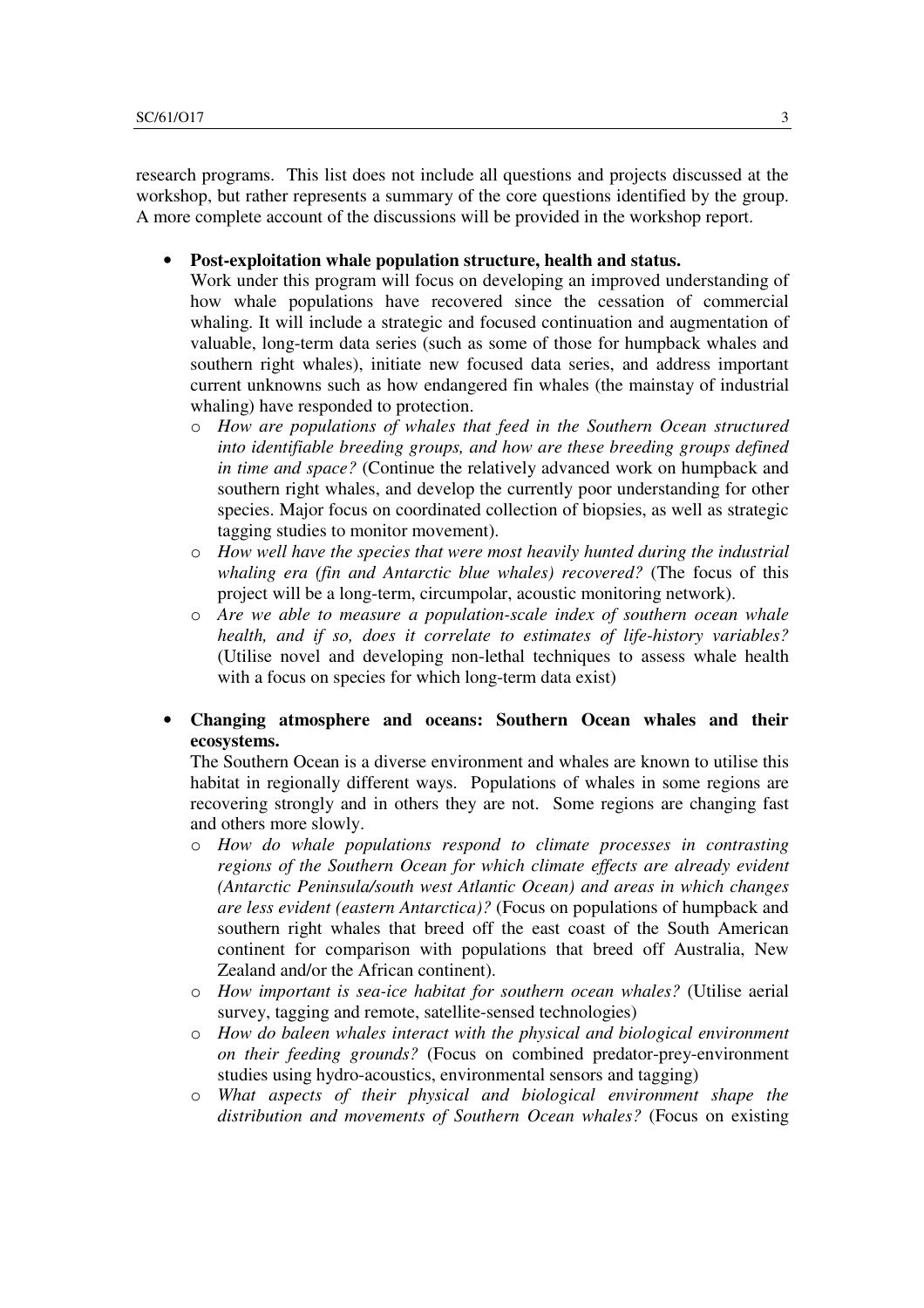survey and environmental data, along with new multi-scale tagging studies coupled with collection of ecological data).

- o *Will Southern Ocean whales recover to their former ecological role?* (Continue long-term monitoring of population trend data of species that migrate close to low latitude coastlines, i.e. humpback and southern right whales. These studies would also incorporate studies on the ecological role of large whales, including nutrient recycling)
- o *How are the different types of killer whales distributed in their Southern Ocean environment, and what role do they play in shaping baleen whale communities?* (Coordinated collection of killer whale photographs, biopsies, and ecosystem modelling exercises).

### *SORP Research Plan and Projects:*

A measure of the success of SORP will be the degree to which it focuses the research conducted by the Partnership towards new and integrated collaborations that most directly address the objectives. SORP partners are currently involved in a wide array of research efforts around the Southern Ocean, and in the regions to the north, that have developed from a wide range of influences and which address independently determined objectives. To simply re-brand existing research efforts as the SORP program would do little to drive research towards an integrated and focused framework. Consequently, a two-tiered SORP research framework was developed and agreed.

The first tier consists of the **SORP core projects** that will drive the SORP initiative and from which an assessment of performance against objectives can be determined. These core projects will demonstrably benefit from the integration of circumpolar research efforts and will directly address the SORP objective of improving our understanding of the status and health of whales within the Southern Ocean ecosystem and the threats and environmental changes they may face.

The second tier of research projects are the **SORP associated projects**. These projects may contribute to the SORP objectives and flagship programs but are determined to be effectively stand-alone research efforts that do not necessarily benefit from the collaborative framework, or are likely to be focused on smaller spatial scales, or on species of lesser interest for the SORP collaboration. Specific criteria for these two types of project will be developed and agreed by the SORP Scientific Steering Group (see details below).

### *Assessment and registry of SORP research projects:*

A determination of where existing and newly proposed research efforts fit within the research framework (core or associated status) will be conducted by the SORP Scientific Steering Committee (SSC). The SSC will develop a mechanism to facilitate external peer review of research projects submitted to the SORP for inclusion within the partnership. The external review will assess the scientific merit of the proposal. The SSC will then assess the relevance of the proposal to SORP objectives and the degree to which it benefits from the partnership framework. Each qualifying project will be registered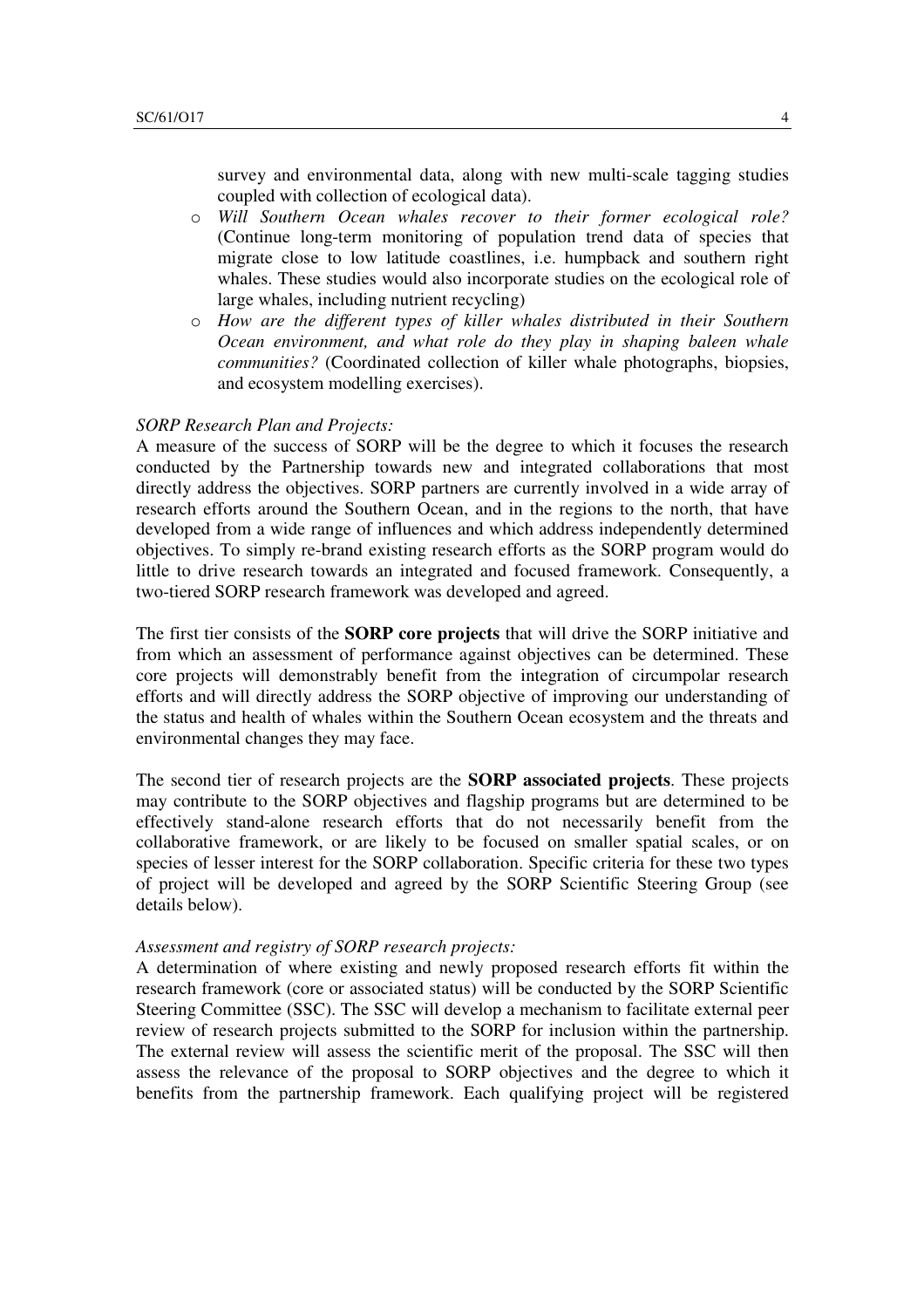centrally as a SORP core project or associated project. The SSC will maintain and update the registry of research efforts.

It is recognised that the SORP research plan will develop over the course of the collaboration, particularly in response to IWC and other inputs. Within the relatively brief Workshop agenda participants focused the available time to propose potential flagship programs and to outline some potential core research projects. Additional core and associated research projects are likely to be developed in the future. Associated projects were not developed at the workshop. It is anticipated that the process of project prioritisation and the development of more detailed research plans will occur during IWC61, and subsequently under the direction of SSC during 2009 and beyond.

# *Partnership coordination, structure, reporting and reviewing processes:*

A **SORP Scientific Steering Committee** (SSC) will oversee the work and direction of the partnership. Membership of the SSC will, at least, include regional representation from the participating governments. In the first instance, the membership would include representative governments who attended the inaugural workshop, but would be open to additional members that provide an expanded regional representation if necessary (e.g. Asia is currently not represented). Given the importance of linking SORP to broader multidisciplinary programs such as the Integrated Climate and Ecosystem Dynamics (ICED) program and/or the Southern Ocean Observing Systems (SOOS) program, representation on the SORP scientific steering committee from these programs would be considered. Additionally, given the importance of the linkage of the work of SORP to the IWC Scientific Committee, membership from IWC would also be advantageous (e.g. Chair of Scientific Committee or Chair of Southern Hemisphere whales sub-Committee). Additional specific Steering Committees will also be appointed to direct each of the core research projects that sit within the flagship programs.

The suggested model is for the SORP SSC to consist of regional representatives from:

- South Africa (1),
- $\bullet$  USA (1),
- South America (2),
- Europe  $(2)$ ,

• Oceania (e.g. Australia, New Zealand and Pacific Island countries) (2), with additional representatives from:

- ICED/SOOS (1), and
- $\bullet$  IWC (1)

The Australian Marine Mammal Centre (AMMC), based at the Australian Antarctic Division in Hobart, Australia will coordinate the overall work of SORP and manage the reporting responsibilities. An annual progress report will be provided to the IWC Scientific Committee reporting on the preceding annual activities. A report of the activities proposed for each forthcoming year will also be provided to the IWC Scientific Committee.